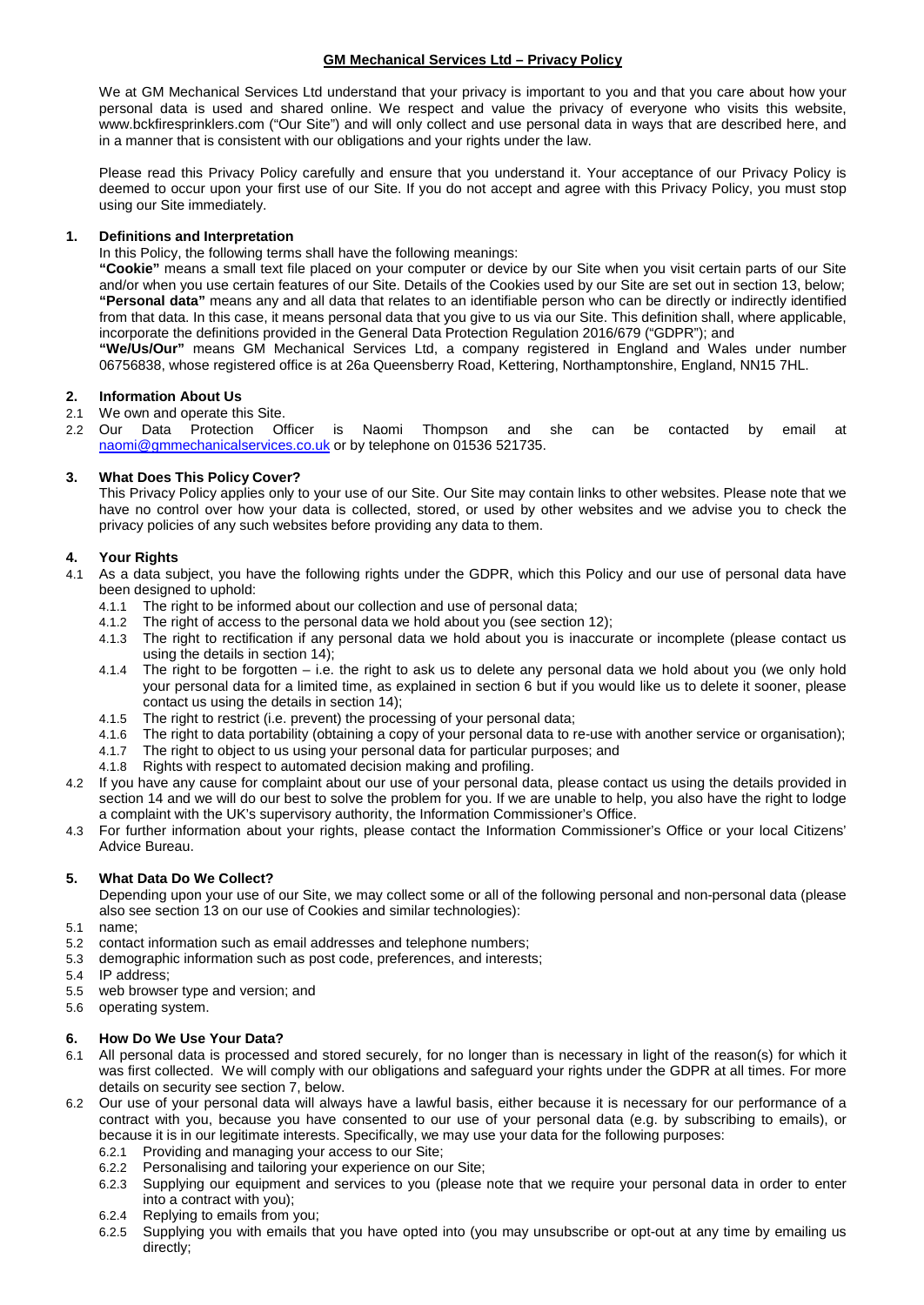6.2.6 Analysing your use of our Site to enable us to continually improve our Site and your user experience.

- 6.3 With your permission and/or where permitted by law, we may also use your data for marketing purposes which may include contacting you by email with information, news and offers on our services. We will not, however, send you any unsolicited marketing or spam and will take all reasonable steps to ensure that we fully protect your rights and comply with our obligations under GDPR and the Privacy and Electronic Communications (EC Directive) Regulations 2003.
- 6.4 Third parties whose content appears on our Site may use third party Cookies, as detailed below in section 13. Please refer to section 13 for more information on controlling Cookies. Please note that we do not control the activities of such third parties, nor the data they collect and use and advise you to check the privacy policies of any such third parties.
- 6.5 You have the right to withdraw your consent to us using your personal data at any time, and to request that we delete it. 6.6 We do not keep your personal data for any longer than is necessary in light of the reason(s) for which it was first collected.

# **7. How and Where Do We Store Your Data?**

- We only keep your personal data for as long as we need to in order to use it as described above in section 6, and/or for as long as we have your permission to keep it.
- 7.2 Your data will only be stored in the EU.
- 7.3 Data security is very important to us, and to protect your data we have taken suitable measures to safeguard and secure data collected through our Site.

## **8. Do We Share Your Data?**

- 8.1 We may sometimes contract with other third parties to supply services to you on our behalf. These may include search engine facilities, courier companies and suppliers. In some cases, these third parties may require access to some or all of your data. Where any of your data is required for such a purpose, we will take all reasonable steps to ensure that your data will be handled safely, securely, and in accordance with your rights, our obligations, and the obligations of the third party under the law.
- 8.2 We may compile statistics about the use of our Site including data on traffic, usage patterns, user numbers, sales, and other information. All such data will be anonymised and will not include any personally identifying data, or any anonymised data that can be combined with other data and used to identify you. We may from time to time share such data with third parties such as prospective investors, affiliates, partners, and advertisers. Data will only be shared and used within the bounds of the law.
- 8.3 We may sometimes use third party data processors that are located outside of the European Economic Area ("the EEA") (The EEA consists of all EU member states, plus Norway, Iceland, and Liechtenstein). Where we transfer any personal data outside the EEA, we will take all reasonable steps to ensure that your data is treated as safely and securely as it would be within the UK and under the GDPR.
- 8.4 In certain circumstances, we may be legally required to share certain data held by us, which may include your personal data, for example, where we are involved in legal proceedings, where we are complying with legal requirements, a court order, or a governmental authority.

### **9. What Happens If Our Business Changes Hands?**

- 9.1 We may, from time to time, expand or reduce our business and this may involve the sale and/or the transfer of control of all or part of our business. Any personal data that you have provided will, where it is relevant to any part of our business that is being transferred, be transferred along with that part and the new owner or newly controlling party will, under the terms of this Privacy Policy, be permitted to use that data only for the same purposes for which it was originally collected by us.
- 9.2 In the event that any of your data is to be transferred in such a manner, you will not be contacted in advance and informed of the changes.

### **10. How Can You Control Your Data?**

- 10.1 In addition to your rights under the GDPR, set out in section 4, when you submit personal data to us via email or via our Site, you may be given options to restrict our use of your data. In particular, we aim to give you strong controls on our use of your data for direct marketing purposes (including the ability to opt-out of receiving emails from us which you may do by unsubscribing using the links provided in our emails, at the point of providing your details and by managing your Account).
- 10.2 You may also wish to sign up to one or more of the preference services operating in the UK: The Telephone Preference Service ("the TPS"), the Corporate Telephone Preference Service ("the CTPS"), and the Mailing Preference Service ("the MPS"). These may help to prevent you receiving unsolicited marketing. Please note, however, that these services will not prevent you from receiving marketing communications that you have consented to receiving.

#### **11. Your Right to Withhold Information**

- 11.1 You may access certain areas of our Site without providing any data at all. However, to use all features and functions available on our Site you may be required to submit or allow for the collection of certain data.
- 11.2 You may restrict our use of Cookies. You can choose to enable or disable Cookies in your internet browser. Most internet browsers also enable you to choose whether you wish to disable all cookies or only third party Cookies. By default, most internet browsers accept Cookies but this can be changed. For further details, please consult the help menu in your internet browser or the documentation that came with your device. You can choose to delete Cookies on your computer or device at any time, however you may lose any information that enables you to access our Site more quickly and efficiently.

## **12. How Can You Access Your Data?**

You have the right to ask for a copy of any of your personal data held by us (where such data is held). Please contact us for more details using the contact details below in section 14. Alternatively, please refer to our Data Protection Policy.

#### **13. Our Use of Cookies**

13.1 Our Site may place and access certain first party Cookies on your computer or device. First party Cookies are those placed directly by us and are used only by us. We use Cookies to facilitate and improve your experience of our Site and